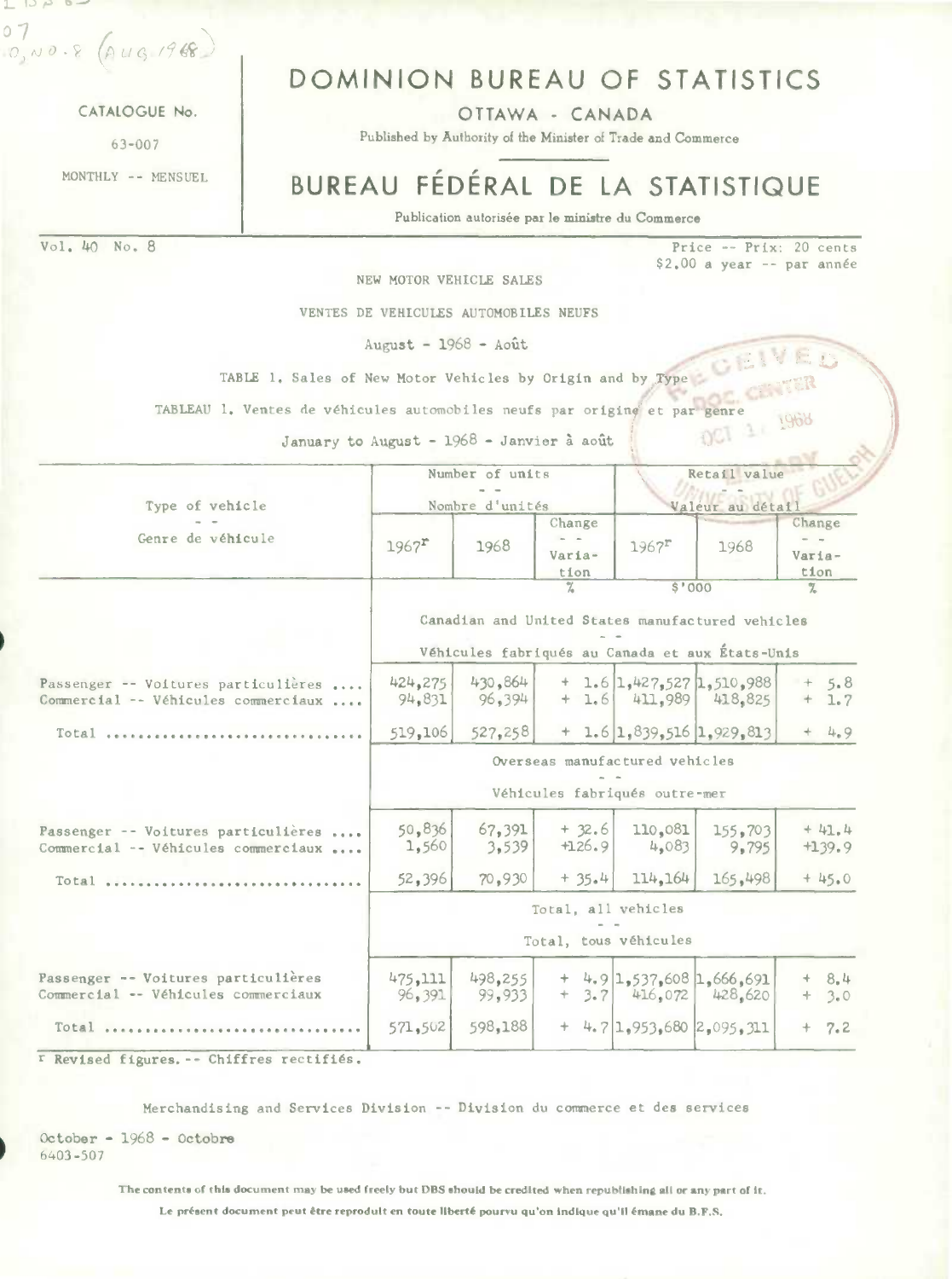### TABLE 2. Sales of New Motor Vehicles by Type and by Province

August 1968

### TABLEAU 2. Ventes de véhicules automobiles neufs, par genre et par province

Aoit 1968

|                                                               |                                                         | Passenger       |              | Commercial                                   |                     |                 |  |  |  |  |  |  |
|---------------------------------------------------------------|---------------------------------------------------------|-----------------|--------------|----------------------------------------------|---------------------|-----------------|--|--|--|--|--|--|
| Province                                                      | Voitures                                                | particulières   |              | Véhicules<br>commerciaux                     |                     | Total           |  |  |  |  |  |  |
|                                                               | $1967$ <sup>r</sup>                                     | 1968            | 1.967        | 1968                                         | $1967$ <sup>r</sup> | 1968            |  |  |  |  |  |  |
|                                                               |                                                         |                 |              | Number of new motor vehicles sold            |                     |                 |  |  |  |  |  |  |
|                                                               |                                                         |                 |              | Nombre de véhicules automobiles neufs vendus |                     |                 |  |  |  |  |  |  |
|                                                               |                                                         |                 |              |                                              |                     |                 |  |  |  |  |  |  |
| Newfoundland --<br>Terre-Neuve<br>Prince Edward Island --     | 1,044                                                   | 906             | 267          | 253                                          | 1,311               | 1,159           |  |  |  |  |  |  |
| Ile du-Prince-Édouard<br>Nova Scotia --                       | 199                                                     | 195             | 47           | 56                                           | 246                 | 251             |  |  |  |  |  |  |
| Nouvelle-Écosse<br>New Brunswick --                           | 1,731                                                   | 1,811           | 292          | 382                                          | 2,023               | 2,193           |  |  |  |  |  |  |
| Nouveau-Brunswick<br>Québec                                   | 1,251<br>11,707                                         | 1,381<br>14.637 | 361<br>1,727 | 332<br>1,987                                 | 1,612<br>13,434     | 1,713<br>16,624 |  |  |  |  |  |  |
| Ontario                                                       | 17,567                                                  | 20,072          | 3,036        | 3,630                                        | 20,603              | 23,702          |  |  |  |  |  |  |
| Manitoba                                                      | 1,718                                                   | 2,339           | 470          | 611                                          | 2,188               | 2,950           |  |  |  |  |  |  |
| Saskatchewan                                                  | 2,086                                                   | 2,213           | 913          | 934                                          | 2,999               | 3,147           |  |  |  |  |  |  |
| Alberta                                                       | 3,493                                                   | 4,297           | 1,440        | 1,680                                        | 4,933               | 5,977           |  |  |  |  |  |  |
| British Columbia --<br>$\text{Colombie-Britannique}(1) \dots$ | 5,026                                                   | 5,633           | 1,329        | 1,789                                        | 6,355               | 7,422           |  |  |  |  |  |  |
| Canada                                                        | 45,822                                                  | 53,484          | 9,882        | 11,654                                       | 55,704              | 65,138          |  |  |  |  |  |  |
|                                                               | Retail value of new motor vehicles sold                 |                 |              |                                              |                     |                 |  |  |  |  |  |  |
|                                                               | Valeur au détail des véhicules automobiles neufs vendus |                 |              |                                              |                     |                 |  |  |  |  |  |  |
|                                                               | \$'000 -- milliers de dollars                           |                 |              |                                              |                     |                 |  |  |  |  |  |  |
|                                                               |                                                         |                 |              |                                              |                     |                 |  |  |  |  |  |  |
| Newfoundland --<br>Terre-Neuve<br>Prince Edward Island --     | 3,086                                                   | 2,866           | 1,119        | 971                                          | 4,205               | 3,837           |  |  |  |  |  |  |
| Île du-Prince-Édouard<br>Nova Scotia --                       | 615                                                     | 625             | 183          | 215                                          | 798                 | 840             |  |  |  |  |  |  |
| Nouvelle-Ecosse<br>New Brunswick --                           | 5,295                                                   | 5,672           | 1,099        | 1,506                                        | 6,394               | 7,178           |  |  |  |  |  |  |
| Nouveau-Brunswick                                             | 3,895                                                   | 4.483           | 1,824        | 1,446                                        | 5,719               | 5,929           |  |  |  |  |  |  |
| Québec                                                        | 37,306                                                  | 47,709          | 8,318        | 8,811                                        | 45,624              | 56,520          |  |  |  |  |  |  |
| Ontario                                                       | 55,874                                                  | 65.531          | 14.777       | 15,891                                       | 70,651              | 81,422          |  |  |  |  |  |  |
| Manitoba                                                      | 5,609                                                   | 7,863           | 1,899        | 2,615                                        | 7,508               | 10,478          |  |  |  |  |  |  |
| Saskatchewan                                                  | 6,872                                                   | 7,490           | 3,309        | 3,484                                        | 10,181              | 10,974          |  |  |  |  |  |  |
| Alberta                                                       | 11,579                                                  | 14,686          | 5,535        | 6,382                                        | 17,114              | 21,068          |  |  |  |  |  |  |
| British Columbia --<br>Colombie-Britannique(1)                | 15,696                                                  | 17,641          | 6,194        | 8,141                                        | 21,890              | 25,782          |  |  |  |  |  |  |
| Canada                                                        | 145,827                                                 | 174,566         | 44,257       | 49,462                                       | 190,084             | 224,028         |  |  |  |  |  |  |

(1) Includes Yukon and Northwest Territories -- Comprend le Yukon et les Territoires du Nord-Ouest. r Revised figures. -- Chiffres rectifiés.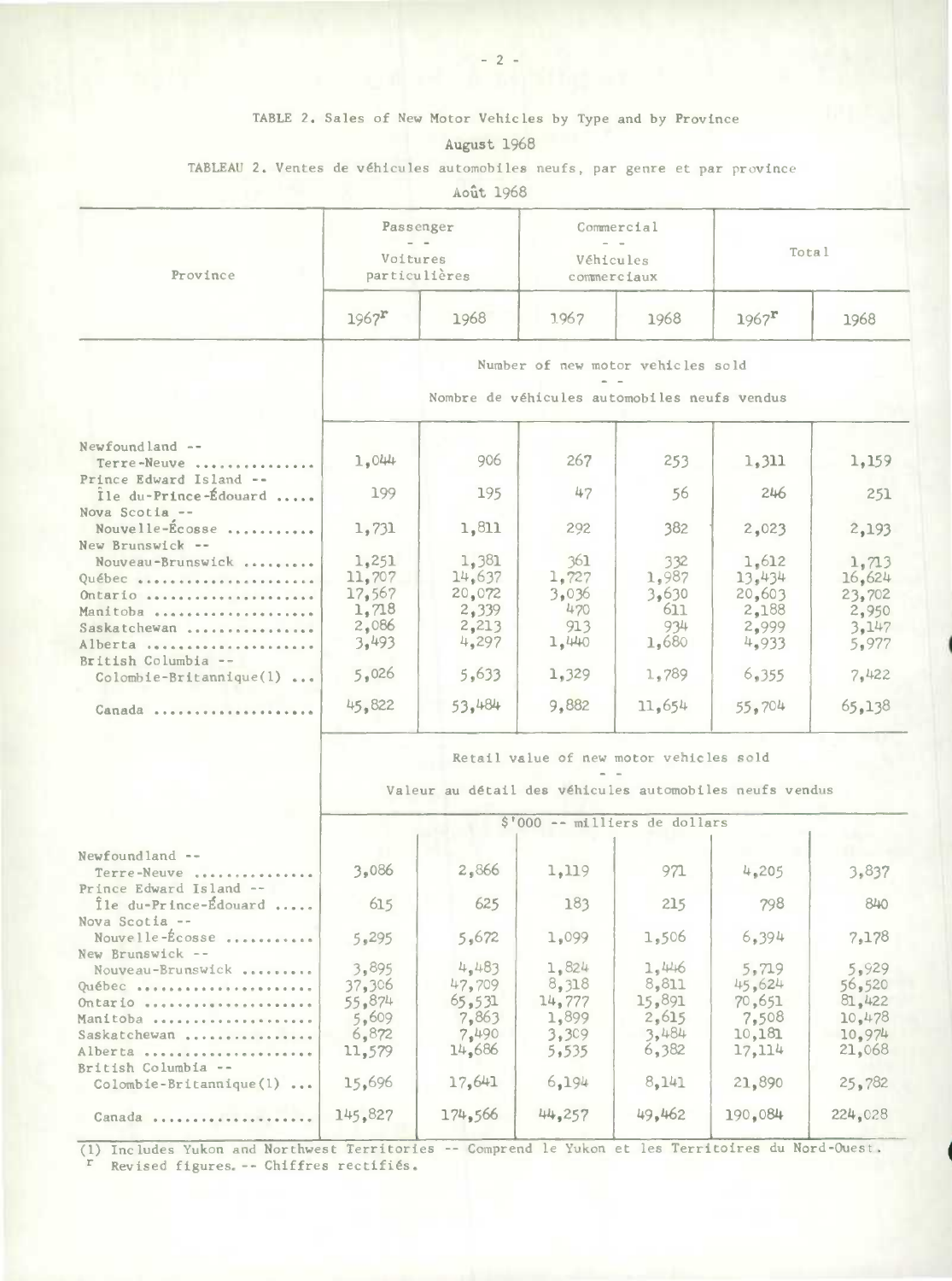TABLE 3. Sales of Canadian and United States Manufactured Vehicles by Type and by Province

August 1968

|                                                          |                                                                                          | AOUT 1900               |                 |                                         |                     |                  |  |  |  |  |
|----------------------------------------------------------|------------------------------------------------------------------------------------------|-------------------------|-----------------|-----------------------------------------|---------------------|------------------|--|--|--|--|
| Province                                                 | Passenger<br>Voitures<br>particulières                                                   |                         |                 | Commercial<br>Véhicules<br>commerciaux  | Total               |                  |  |  |  |  |
|                                                          |                                                                                          |                         |                 |                                         |                     |                  |  |  |  |  |
|                                                          | $1967^{\rm T}$                                                                           | 1968                    | 1967            | 1968                                    | $1967$ <sup>r</sup> | 1968             |  |  |  |  |
|                                                          |                                                                                          |                         |                 | Number of new motor vehicles sold       |                     |                  |  |  |  |  |
|                                                          | Nombre de véhicules automobiles neufs vendus                                             |                         |                 |                                         |                     |                  |  |  |  |  |
| Newfoundland --                                          |                                                                                          |                         |                 |                                         |                     |                  |  |  |  |  |
| Terre-Neuve<br>Prince Edward Island --                   | 793                                                                                      | 713                     |                 |                                         |                     |                  |  |  |  |  |
| Ile du-Prince-Édouard<br>Nova Scotia --                  | 172                                                                                      | 155                     | 958             | 997                                     | 4,372               | 4,404            |  |  |  |  |
| Nouvelle-Écosse<br>New Brunswick --                      | 1,390                                                                                    | 1,385                   |                 |                                         |                     |                  |  |  |  |  |
| Nouveau-Brunswick<br>Québec                              | 1,059                                                                                    | 1,154<br>12,146         |                 |                                         |                     |                  |  |  |  |  |
| Ontario                                                  | 10,141<br>15,214                                                                         | 16,964                  | 1,716<br>2,999  | 1,947<br>3,537                          | 11,857<br>18,213    | 14,093<br>20,501 |  |  |  |  |
| Manitoba<br>Saskatchewan<br>Alberta                      | 1,586<br>1,931<br>3,183                                                                  | 2,110<br>2,008<br>3,631 | 2,811           | 3,180                                   | 9,511               | 10,929           |  |  |  |  |
| British Columbia --<br>$\text{Colomb}$ ie-Britannique(1) | 3,725                                                                                    | 3,504                   | 1,238           | 1,610                                   | 4,963               | 5,114            |  |  |  |  |
| Canada                                                   | 39,194                                                                                   | 43,770                  | 9,722           | 11,271                                  | 48,916              | 55,041           |  |  |  |  |
|                                                          |                                                                                          |                         |                 |                                         |                     |                  |  |  |  |  |
|                                                          |                                                                                          |                         |                 | Retail value of new motor vehicles sold |                     |                  |  |  |  |  |
|                                                          | Valeur au détail des véhicules automobiles neufs vendus<br>\$'000 -- milliers de dollars |                         |                 |                                         |                     |                  |  |  |  |  |
|                                                          |                                                                                          |                         |                 |                                         |                     |                  |  |  |  |  |
| $Newtondland --$                                         |                                                                                          |                         |                 |                                         |                     |                  |  |  |  |  |
| Terre-Neuve<br>Prince Edward Island --                   | 2,630                                                                                    | 2,467                   |                 |                                         |                     |                  |  |  |  |  |
| Ile du-Prince-Édouard<br>Nova Scotia --                  | 563                                                                                      | 536                     | 4,202           | 4,063                                   | 15,546              | 15,867           |  |  |  |  |
| Nouvelle-Écosse<br>New Brunswick --                      | 4,628                                                                                    | 4,788                   |                 |                                         |                     |                  |  |  |  |  |
| Nouveau-Brunswick                                        | 3,523                                                                                    | 4,013                   |                 |                                         |                     |                  |  |  |  |  |
| Québec<br>Ontario                                        | 33,777<br>50,663                                                                         | 42,025<br>58,320        | 8,290<br>14,683 | 8,701<br>15,631                         | 42,067<br>65.346    | 50,726<br>73,951 |  |  |  |  |
| Manitoba<br>Saskatchewan                                 | 5,334<br>6,535                                                                           | 7,355<br>7,035          | 10,714          | 12,354                                  | 33,490              | 39,906           |  |  |  |  |
| Alberta<br>British Columbia --                           | 10,907                                                                                   | 13,162                  |                 |                                         |                     |                  |  |  |  |  |
| $Colombie-Brittannique(1) $                              | 12,776                                                                                   | 12,542                  | 5,959           | 7,660                                   | 18,735              | 20,202           |  |  |  |  |
| Canada                                                   | 131,336                                                                                  | 152,243                 | 43,848          | 48,409                                  | 175,184             | 200,652          |  |  |  |  |

TABLEAU 3. Ventes de véhicules fabriqués au Canada et aux États-Unis, par genre et par province  $0.925 - 3068$ 

(1) Includes Yukon and Northwest Territories -- Comprend le Yukon et les Territoires du Nord-Ouest. Revised figures. -- Chiffres rectifiés.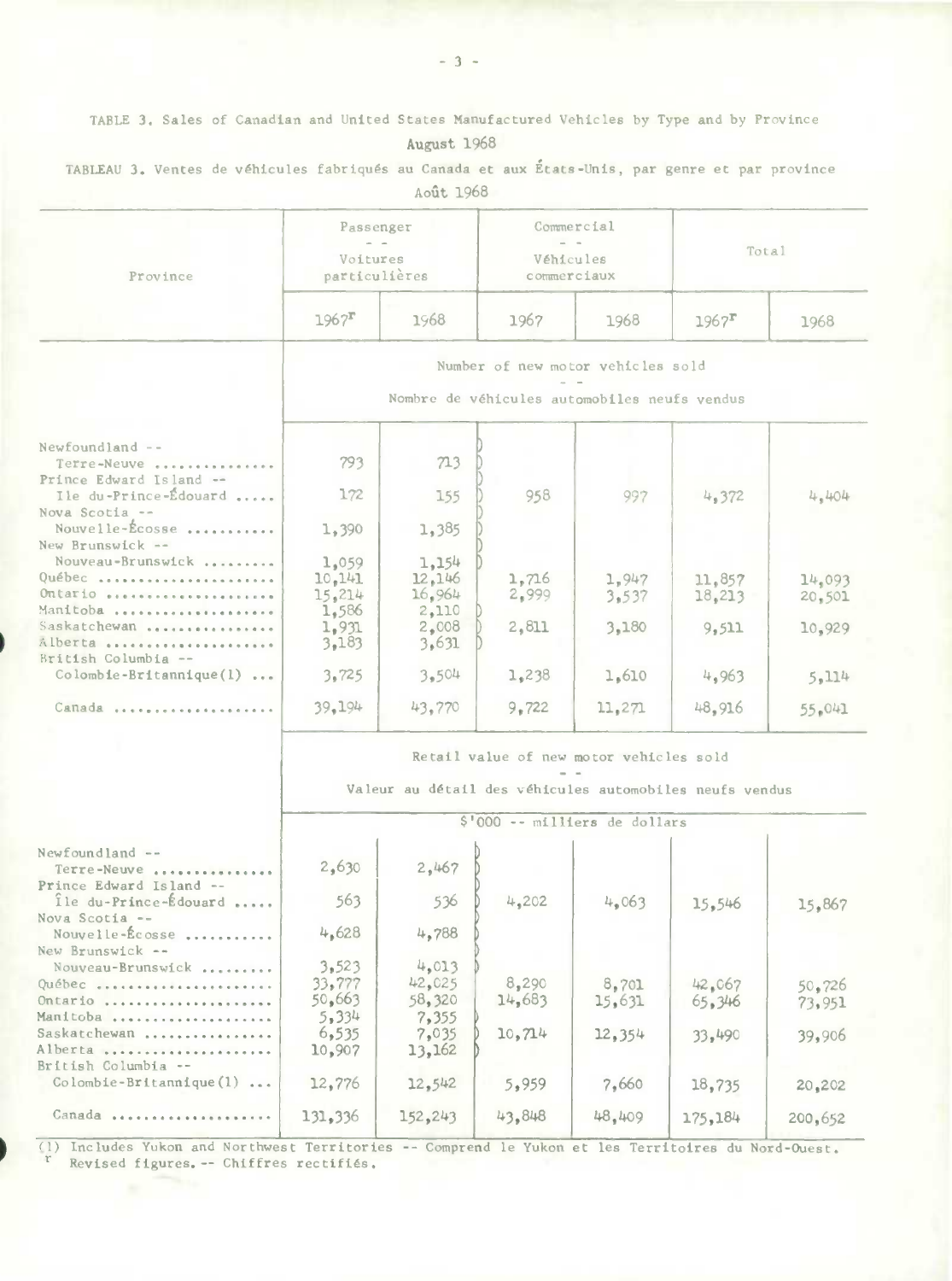TABLE 4. Sales of Overseas Manufactured Vehicles by Type and by Province August 1968

TABLEAU 4. Ventes de véhicules fabriqués outre-mer, par genre et par province Aout 1968

| Province                                                           | Voitures                                                | Passenger<br>particulières                   | Véhicules<br>commerciaux | Commercial                    | Total          |                |  |  |  |  |  |  |
|--------------------------------------------------------------------|---------------------------------------------------------|----------------------------------------------|--------------------------|-------------------------------|----------------|----------------|--|--|--|--|--|--|
|                                                                    | $1967$ <sup>r</sup>                                     | 1968                                         | 1967                     | 1968                          | $1967$ $r$     | 1968           |  |  |  |  |  |  |
|                                                                    | Number of new motor vehicles sold                       |                                              |                          |                               |                |                |  |  |  |  |  |  |
|                                                                    |                                                         | Nombre de véhicules automobiles neufs vendus |                          |                               |                |                |  |  |  |  |  |  |
|                                                                    |                                                         |                                              |                          |                               |                |                |  |  |  |  |  |  |
| Newfoundland --<br>Terre-Neuve<br>Prince Edward Island --          | 251                                                     | 193                                          |                          |                               |                |                |  |  |  |  |  |  |
| Ile du-Prince-Édouard<br>Nova Scotia --                            | 27                                                      | 40 <sup>o</sup>                              | 9                        | 26                            | 820            | 912            |  |  |  |  |  |  |
| Nouvelle-Écosse<br>New Brunswick --                                | 341                                                     | 426                                          |                          |                               |                |                |  |  |  |  |  |  |
| Nouveau-Brunswick<br>Québec<br>Ontario                             | 192<br>1,566<br>2,353                                   | 227<br>2,491<br>3,108                        | 11<br>37                 | 40<br>93                      | 1,577<br>2,390 | 2,531<br>3,201 |  |  |  |  |  |  |
| Manitoba<br>Saskatchewan                                           | 132<br>155<br>310                                       | 229<br>205<br>666                            | 12                       | 45                            | 609            | 1,145          |  |  |  |  |  |  |
| Alberta<br>British Columbia --<br>Colombie-Britannique(1)          | 1,301                                                   | 2,129                                        | 91                       | 179                           | 1,392          | 2,308          |  |  |  |  |  |  |
| Canada                                                             | 6,628                                                   | 9,714                                        | 160                      | 383                           | 6,788          | 10,097         |  |  |  |  |  |  |
|                                                                    | Retail value of new motor vehicles sold                 |                                              |                          |                               |                |                |  |  |  |  |  |  |
|                                                                    | Valeur au détail des véhicules automobiles neufs vendus |                                              |                          |                               |                |                |  |  |  |  |  |  |
|                                                                    |                                                         |                                              |                          | \$'000 -- milliers de dollars |                |                |  |  |  |  |  |  |
| $Newfoundland --$<br>Terre-Neuve                                   | 456                                                     | 399                                          |                          |                               |                |                |  |  |  |  |  |  |
| Prince Edward Island --<br>Île du-Prince-Édouard<br>Nova Scotia -- | 52                                                      | 89                                           | 23                       | 75                            | 1,570          | 1,917          |  |  |  |  |  |  |
| Nouvelle-Écosse<br>New Brunswick --                                | 667                                                     | 884                                          |                          |                               |                |                |  |  |  |  |  |  |
| Nouveau-Brunswick<br>Québec<br>Ontario                             | 372<br>3,529<br>5,211                                   | 470<br>5,684<br>7,211                        | 28<br>94                 | 110<br>260                    | 3,557<br>5,305 | 5,794<br>7,471 |  |  |  |  |  |  |
| Manitoba<br>Saskatchewan<br>Alberta                                | 275<br>337<br>672                                       | 508<br>455<br>1,524                          | 29                       | 127                           | 1,313          | 2,614          |  |  |  |  |  |  |
| British Columbia --<br>$Colomble-Britanrique(1) $                  | 2,920                                                   | 5,099                                        | 235                      | 481                           | 3,155          | 5,580          |  |  |  |  |  |  |
| Canada                                                             | 14,491                                                  | 22,323                                       | 409                      | 1,053                         | 14,900         | 23,376         |  |  |  |  |  |  |

(1) Includes Yukon and Northwest Territories -- Comprend le Yukon et les Territoires du Nord-Ouest. <sup>r</sup> Revised figures.-- Chiffres rectifiés.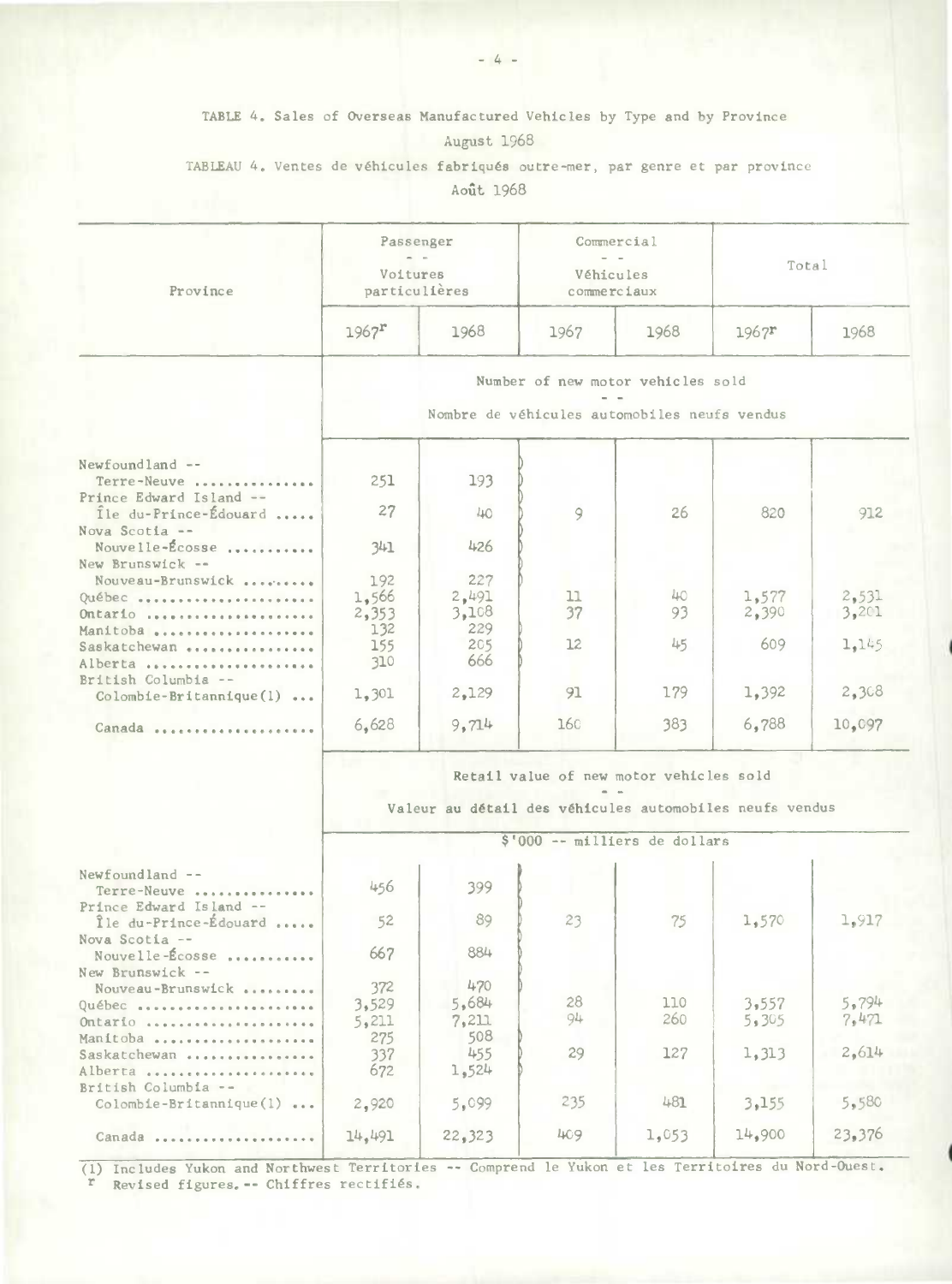TABLE 5. Percentage Change in Sales of New Motor Vehicles by Origin and by Type

August 1968

| TABLEAU 5. Variation procentuelle des ventes de véhicules automobiles neufs par origine et par province |  |  |  |  |  |  |  |  |  |  |  |  |  |  |
|---------------------------------------------------------------------------------------------------------|--|--|--|--|--|--|--|--|--|--|--|--|--|--|
|---------------------------------------------------------------------------------------------------------|--|--|--|--|--|--|--|--|--|--|--|--|--|--|

|                                                                                                                                                                                                                                                                                                |                                                                                                                    |                                                               | Aout 1968                                                    |                                                                                                               |                                                                                     |                                                                |                                                                                                                    |                                                                                                                    |                                                                                                                    |  |
|------------------------------------------------------------------------------------------------------------------------------------------------------------------------------------------------------------------------------------------------------------------------------------------------|--------------------------------------------------------------------------------------------------------------------|---------------------------------------------------------------|--------------------------------------------------------------|---------------------------------------------------------------------------------------------------------------|-------------------------------------------------------------------------------------|----------------------------------------------------------------|--------------------------------------------------------------------------------------------------------------------|--------------------------------------------------------------------------------------------------------------------|--------------------------------------------------------------------------------------------------------------------|--|
| Province                                                                                                                                                                                                                                                                                       |                                                                                                                    | Canada and<br>United States<br>Canada et<br>États-Unis        |                                                              |                                                                                                               | Overseas<br>Outre-mer                                                               |                                                                | Total                                                                                                              |                                                                                                                    |                                                                                                                    |  |
|                                                                                                                                                                                                                                                                                                | $P_{+}$<br>V.P.                                                                                                    | $C_{\bullet}$<br>$\omega = \omega$<br>$V$ . $C$ .             | Total                                                        | $P_{\alpha}$<br>$\sim$ 100 $\mu$<br>$V \cdot P$ .                                                             | $C_{\alpha}$<br>$\qquad \qquad =\qquad$<br>$V$ . $C$ .                              | Total                                                          | Ρ.<br>$\omega = \omega$<br>V, P.                                                                                   | C.<br>$\sim$ $ -$<br>$V$ , $C$ ,                                                                                   | Total                                                                                                              |  |
|                                                                                                                                                                                                                                                                                                | per cent -- pourcentage<br>Percentage change in number of vehicles<br>Variation procentuelle - Nombre de véhicules |                                                               |                                                              |                                                                                                               |                                                                                     |                                                                |                                                                                                                    |                                                                                                                    |                                                                                                                    |  |
| Newfoundland --<br>Terre-Neuve<br>Prince Edward Island --<br>Ile du-Prince-Edouard<br>Nova Scotia --<br>Nouvelle-Ecosse<br>New Brunswick --<br>Nouveau-Brunswick<br>Québec<br>Ontario<br>Manitoba<br>Saskatchewan<br>Alberta<br>British Columbia --<br>$Colomble-Britannique(1) $<br>Canada    | $-10.1$<br>$-9.9$<br>$-0.4$<br>$+9.0$<br>$+19.8$<br>$+11.5$<br>$+33.0$<br>$+4.0$<br>$+14.1$<br>$= 5.9$<br>$+11.7$  | $+4.1$<br>$+13.5$<br>$+17.9$<br>$+13.1$<br>$+30.0$<br>$+15.9$ | $+0.7$<br>$+18.9$<br>$+12.6$<br>$+14.9$<br>$+3.0$<br>$+12.5$ | $-23.1$<br>$+48.1$<br>$+24.9$<br>$+18.2$<br>$+ 59.1$<br>$+32.1$<br>$+ 73.5$<br>$+114.8$<br>$+63.6$<br>$+46.6$ | H88.9<br>$+263.6$<br>$+151.4$<br>$+32.3$ $+275.0$<br>$+96.7$<br>$+139.4$            | $+11.2$<br>$+60.5$<br>$+33.9$<br>$+88.0$<br>$+65.8$<br>$+48.7$ | $-13.2$<br>$-2.0$<br>$+4.6$<br>$+10.4$<br>$+25.0$<br>$+14.3$<br>$+36.1$<br>$+6.1$<br>$+23.0$<br>$+12.1$<br>$+16.7$ | $-5.2$<br>$+19.1$<br>$+30.8$<br>$-8.0$<br>$+15.1$<br>$+19.6$<br>$+30.0$<br>$+2.3$<br>$+16.7$<br>$+34.6$<br>$+17.9$ | $-11.6$<br>$+2.0$<br>$+ 8.4$<br>$+6.3$<br>$+23.7$<br>$+15.0$<br>$+34.8$<br>$+4.9$<br>$+21.2$<br>$+16.8$<br>$+16.9$ |  |
|                                                                                                                                                                                                                                                                                                | Percentage change in retail value<br>Variation procentuelle - Valeur au détail                                     |                                                               |                                                              |                                                                                                               |                                                                                     |                                                                |                                                                                                                    |                                                                                                                    |                                                                                                                    |  |
| Newfoundland --<br>Terre-Neuve<br>Prince Edward Island --<br>Ile du-Prince-Édouard<br>Nova Scotia --<br>Nouvelle-Ecosse<br>New Brunswick --<br>Nouveau-Brunswick<br>Québec<br>Ontario<br>Manitoba<br>Saskatchewan<br>Alberta<br>British Columbia --<br>$\text{Colombie-Britannique}(1) \ldots$ | $-6.2$<br>$-4.8$<br>$+3.5$<br>$+13.9$<br>$+24.4$<br>$+15.1$<br>$+37.9$<br>$+ 7.7$<br>$+20.7$<br>$-1.8$             | $-3.3$ + 2.1<br>$+5.0$<br>$+6.5$<br>$+15.3$<br>$+28.5$        | $+20.6$<br>$+13.2$<br>$+19.2$<br>$+7.8$                      | $-12.5D$<br>$+32.5$<br>$+26.3$<br>$+61.1$<br>$+ 38.4$<br>$+84.7$<br>$+126.8$<br>$+ 74.6$                      | $+ 71.2$ $+ 226.1$ $+ 22.1$<br>$+292.9$<br>$+176.6$<br>$+35.0$ $+337.9$<br>$+104.7$ | $+62.9$<br>$+40.8$<br>$+99.1$<br>$+76.9$                       | $-7.1$<br>$+1.6$<br>$+ 7.1$<br>$+15.1$<br>$+27.9$<br>$+17.3$<br>$+40.2$<br>$+9.0$<br>$+26.8$<br>$+12.4$            | $-13.2$<br>$+17.5$<br>$+37.0$<br>$-20.7$<br>$+5.9$<br>$+7.5$<br>$+37.7$<br>$+5.3$<br>$+15.3$<br>$+31.4$            | $-8.8$<br>$+5.3$<br>$+12.3$<br>$+3.7$<br>$+23.9$<br>$+15.2$<br>$+39.6$<br>$+7.8$<br>$+23.1$<br>$+17.8$             |  |
| Canada                                                                                                                                                                                                                                                                                         | $+15.9$                                                                                                            | $+10.4$                                                       | $+14.5$                                                      | $+54.0$                                                                                                       | $+157.5$                                                                            | $+56.9$                                                        | $+19.7$                                                                                                            | $+11.8$                                                                                                            | $+17.9$                                                                                                            |  |

(1) Includes Yukon and Northwest Territories -- Comprend le Yukon et les Territoires du Nord-Ouest.<br>P. - Passenger, C. - Commercial -- V.P. - Voitures particulières, V.C. - Véhicules commerciaux.